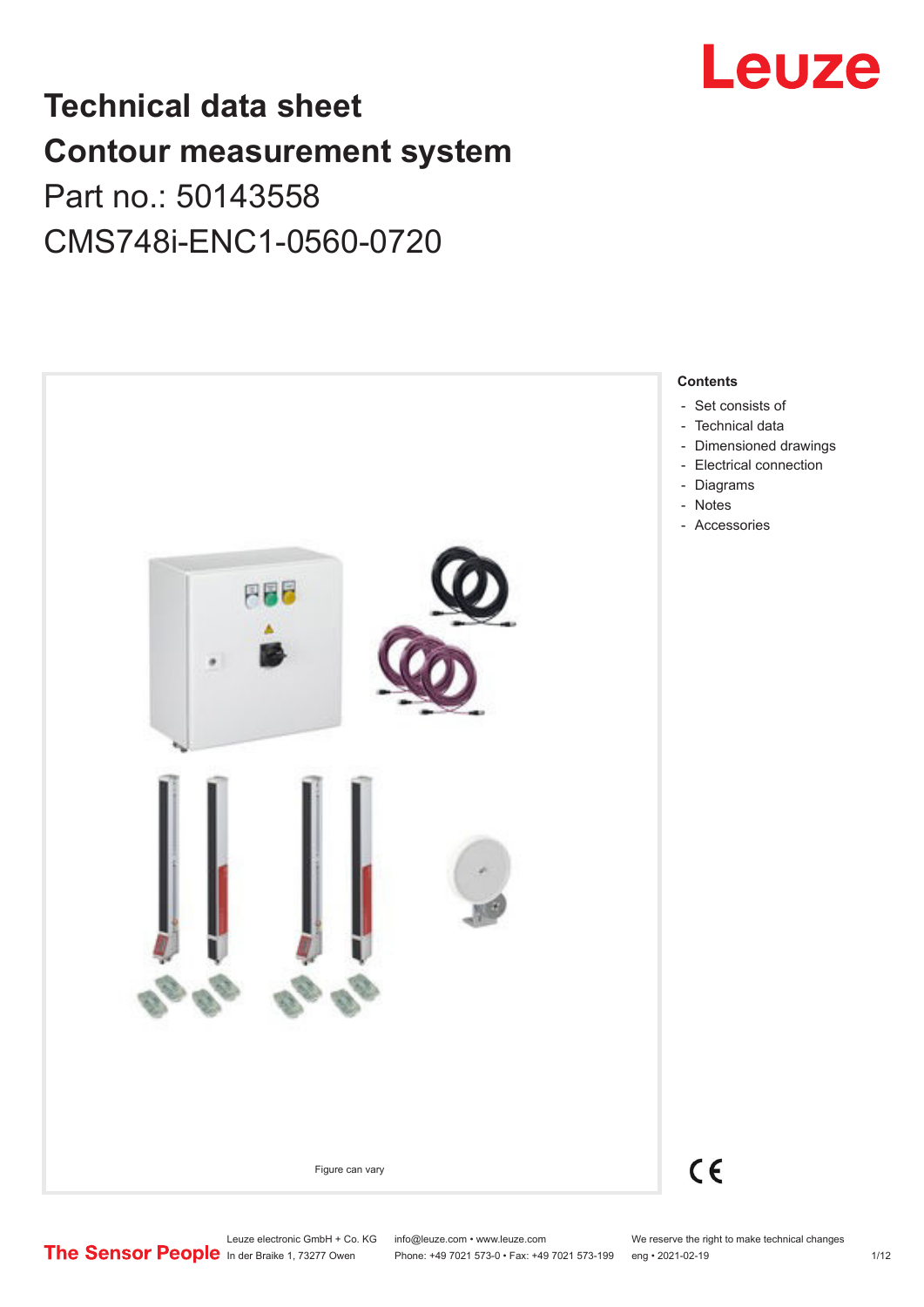# **Set consists of**

# Leuze

|     | Quantity       | Part no. | <b>Designation</b>                      | <b>Article</b>                               | <b>Description</b>                                                                                                                                                                                                                                    |
|-----|----------------|----------|-----------------------------------------|----------------------------------------------|-------------------------------------------------------------------------------------------------------------------------------------------------------------------------------------------------------------------------------------------------------|
|     | $\sqrt{2}$     | 424417   | <b>BT-2P40</b>                          | Mounting bracket set                         | Bore hole 1: M6<br>Bore hole 2: M6<br>Design of mounting device: Mounting clamp<br>Fastening, at system: Groove mounting<br>Mounting bracket, at device: Groove mounting<br>Type of mounting device: Clampable<br>Material: Metal                     |
|     | $\overline{1}$ | 50118743 | $L-M12$                                 | CML730i-R05-560.A/ Light curtain receiver    | Operating range: 0.1  4.5 m<br>Interface: IO-Link<br>Connection: Connector, M12, Axial, 8-pin                                                                                                                                                         |
|     | $\mathbf{1}$   | 50118745 | $L-M12$                                 | CML730i-R05-720.A/ Light curtain receiver    | Operating range: 0.1  4.5 m<br>Interface: IO-Link<br>Connection: Connector, M12, Axial, 8-pin                                                                                                                                                         |
|     | $\overline{1}$ | 50118582 | M12                                     | CML730i-T05-560.A- Light curtain transmitter | Operating range: 0.1  4 m<br>Connection: Connector, M12, Axial, 5-pin                                                                                                                                                                                 |
|     | $\mathbf{1}$   | 50118584 | M12                                     | CML730i-T05-720.A- Light curtain transmitter | Operating range: 0.1  4 m<br>Connection: Connector, M12, Axial, 5-pin                                                                                                                                                                                 |
|     | $\sqrt{2}$     | 50129781 | <b>KDS DN-M12-5A-</b><br>M12-5A-P3-050  | Interconnection cable                        | Suitable for interface: IO-Link, DeviceNet, CANopen<br>Connection 1: Connector, M12, Axial, Female, A-coded, 5-pin<br>Connection 2: Connector, M12, Axial, Male, A-coded, 5-pin<br>Shielded: Yes<br>Cable length: 5,000 mm<br>Sheathing material: PUR |
|     | 3              | 50135146 | 8A-P1-050                               | KDS S-M12-8A-M12- Interconnection cable      | Connection 1: Connector, M12, Axial, Female, A-coded, 8 -pin<br>Connection 2: Connector, M12, Axial, Male, A-coded, 8-pin<br>Shielded: Yes<br>Cable length: 5,000 mm<br>Sheathing material: PUR                                                       |
|     | $\mathbf{1}$   | 50144568 | LMSMA35500024KH Rotary encoder<br>10M16 |                                              |                                                                                                                                                                                                                                                       |
| 円器材 | $\mathbf{1}$   | 50142931 | LSC748-ENC-100                          | Switch cabinet                               | Supply voltage: 100  263 V, AC<br>Switching inputs: 4 Piece(s)<br>Switching outputs: 4 Piece(s)<br>Connections: 13 Piece(s)                                                                                                                           |

Leuze electronic GmbH + Co. KG info@leuze.com • www.leuze.com We reserve the right to make technical changes In der Braike 1, 73277 Owen Phone: +49 7021 573-0 • Fax: +49 7021 573-199 eng • 2021-02-19 2/12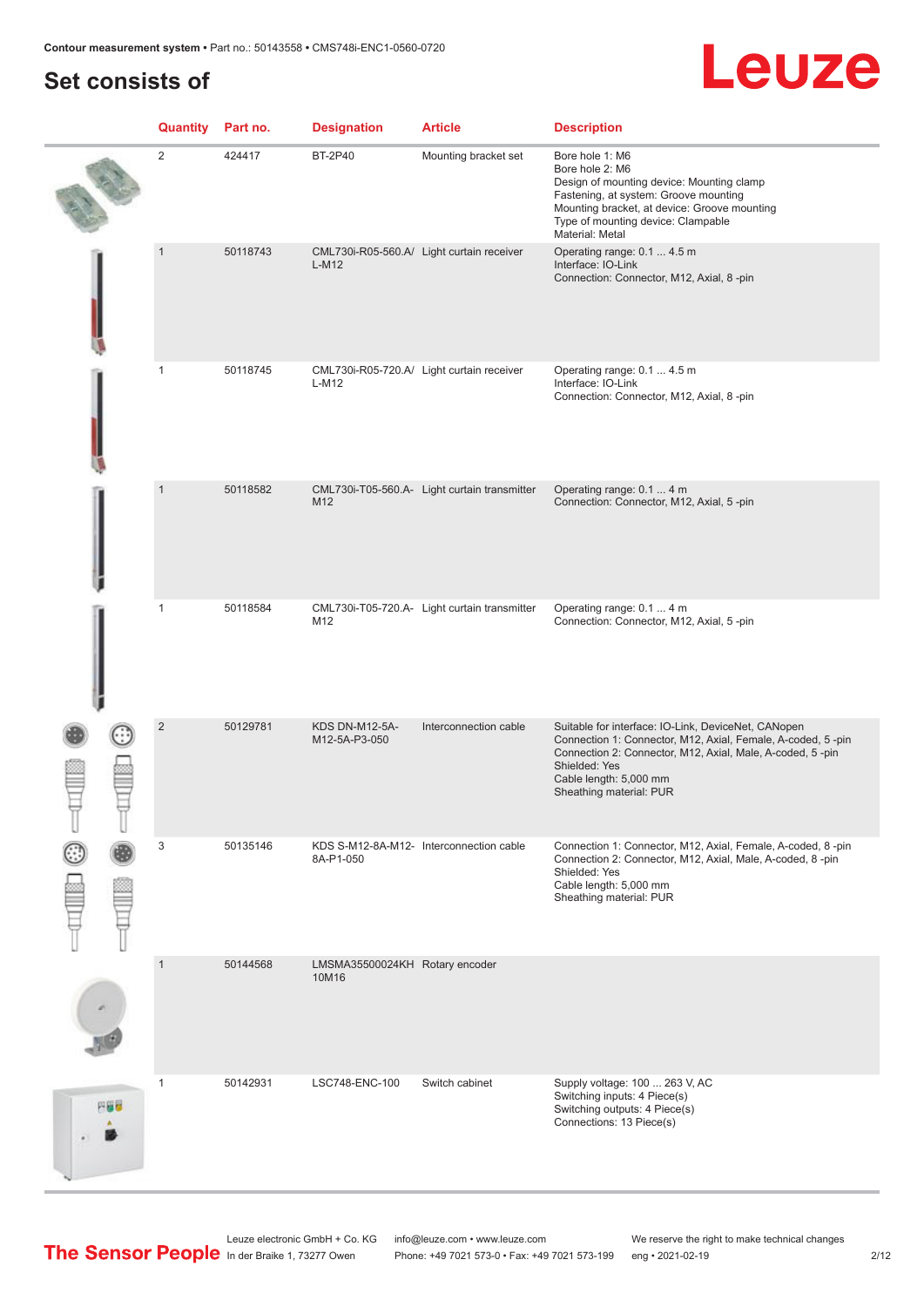# <span id="page-2-0"></span>**Technical data**

# Leuze

| Basic data                                                     |                                         |
|----------------------------------------------------------------|-----------------------------------------|
| <b>Series</b>                                                  | CMS 7xxi                                |
| Contains                                                       | 1x dongle CMS700                        |
|                                                                | 1x rotary encoder                       |
| Order guide                                                    | Additional models on request            |
| <b>Functions</b>                                               |                                         |
| <b>Functions</b>                                               | For a minimum object height $\geq$ 5 mm |
| <b>Optical data</b>                                            |                                         |
| <b>Operating range</b>                                         | Guaranteed operating range              |
| <b>Operating range</b>                                         | 0.14.5m                                 |
| Operating range, transparent media                             | $0.11.75$ m                             |
| <b>Operating range limit</b>                                   | Typical operating range                 |
| <b>Operating range limit</b>                                   | 0.16m                                   |
| <b>Measurement field length 1</b>                              | 560 mm                                  |
| <b>Measurement field length 2</b>                              | 720 mm                                  |
| Beam spacing                                                   | 5 <sub>mm</sub>                         |
| <b>Electrical data</b>                                         |                                         |
|                                                                |                                         |
| <b>Protective circuit</b>                                      | Polarity reversal protection            |
|                                                                | Short circuit protected                 |
|                                                                | <b>Transient protection</b>             |
| Output current, continuous current per 100 mA<br>channel, max. |                                         |
|                                                                |                                         |
| Performance data                                               |                                         |
| Supply voltage U <sub>B</sub>                                  | 100  263 V, AC                          |
| Open-circuit current                                           | 250 mA                                  |
|                                                                |                                         |
| Inputs                                                         |                                         |
| Number of digital switching inputs                             | 4 Piece(s)                              |
|                                                                |                                         |
| <b>Switching inputs</b>                                        |                                         |
| <b>Type</b>                                                    | Digital switching input                 |
| <b>Voltage type</b>                                            | DC                                      |
| <b>Switching voltage</b>                                       | 24 V, VIN                               |
|                                                                |                                         |
| Outputs<br>Number of digital switching outputs 4 Piece(s)      |                                         |
|                                                                |                                         |
| <b>Switching outputs</b>                                       |                                         |
| <b>Type</b>                                                    | Digital switching output                |
| Voltage type                                                   | AC                                      |
| <b>Switching voltage</b>                                       | 24 V, VIN                               |
|                                                                |                                         |
| <b>Interface</b>                                               |                                         |
| Type                                                           | EtherNet TCP/IP, PROFINET               |
|                                                                |                                         |
| <b>Ethernet</b>                                                |                                         |
| <b>Function</b>                                                | Configuration / process data            |
|                                                                |                                         |
| <b>Profinet</b><br><b>Function</b>                             | Configuration / process data            |
|                                                                |                                         |

| <b>Connection 1</b>       |                                                                              |
|---------------------------|------------------------------------------------------------------------------|
| <b>Function</b>           | Earthing                                                                     |
| <b>Type of connection</b> | Earthing strap                                                               |
| <b>Material</b>           | Metal                                                                        |
|                           |                                                                              |
| <b>Connection 2</b>       |                                                                              |
| <b>Function</b>           | Voltage supply                                                               |
| Type of connection        | Harting connector                                                            |
| <b>Material</b>           | Metal                                                                        |
| <b>Connection 3</b>       |                                                                              |
| <b>Function</b>           | Width measuring light curtain connection                                     |
| <b>Type of connection</b> | Connector                                                                    |
| <b>Thread size</b>        | M12                                                                          |
| <b>Type</b>               | Male                                                                         |
| <b>Material</b>           | Metal                                                                        |
| No. of pins               | 8 -pin                                                                       |
| Encoding                  | A-coded                                                                      |
|                           |                                                                              |
| <b>Connection 4</b>       |                                                                              |
| <b>Function</b>           | Height measuring light curtain connec-                                       |
|                           | tion                                                                         |
| <b>Type of connection</b> | Connector                                                                    |
| <b>Thread size</b>        | M12                                                                          |
| Type                      | Male                                                                         |
| <b>Material</b>           | Metal                                                                        |
| No. of pins               | 8-pin                                                                        |
| Encoding                  | A-coded                                                                      |
|                           |                                                                              |
|                           |                                                                              |
| <b>Connection 5</b>       |                                                                              |
| <b>Function</b>           | Rotary encoder connection (not in<br>combination with length measuring light |
|                           | curtain)                                                                     |
| <b>Type of connection</b> | Connector                                                                    |
| <b>Thread size</b>        | M <sub>12</sub>                                                              |
| <b>Type</b>               | Male                                                                         |
| <b>Material</b>           | Metal                                                                        |
| No. of pins               | 8 -pin                                                                       |
| Encoding                  | A-coded                                                                      |
|                           |                                                                              |
| <b>Connection 6</b>       |                                                                              |
| <b>Function</b>           | External Ethernet TCP/IP connection                                          |
| Type of connection        | Connector                                                                    |
| <b>Thread size</b>        | M12                                                                          |
| Type                      | Male                                                                         |
| <b>Material</b>           | Metal                                                                        |
| No. of pins               | 4 -pin                                                                       |
| Encoding                  | A-coded                                                                      |
| <b>Connection 7</b>       |                                                                              |
| <b>Function</b>           | PROFINET IN connection (optional)                                            |
| Type of connection        | Connector                                                                    |
| <b>Thread size</b>        | M12                                                                          |
| <b>Type</b>               | Male                                                                         |
| <b>Material</b>           | Metal                                                                        |
| No. of pins               | 4-pin                                                                        |

#### **Connection**

**Number of connections** 8 Piece(s)

Leuze electronic GmbH + Co. KG info@leuze.com • www.leuze.com We reserve the right to make technical changes In der Braike 1, 73277 Owen Phone: +49 7021 573-0 • Fax: +49 7021 573-199 eng • 2021-02-19 3/12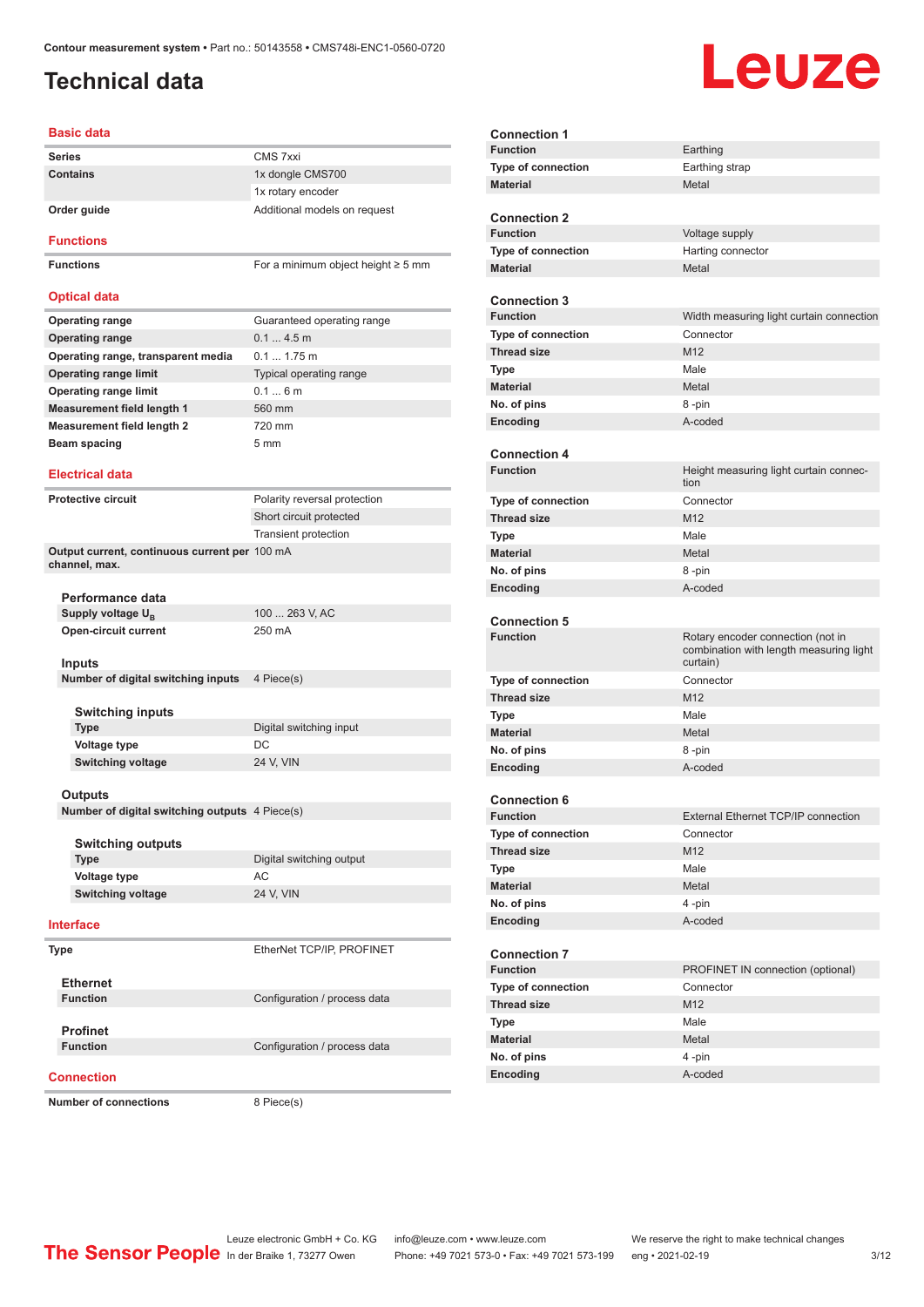# **Technical data**

# Leuze

| <b>Connection 8</b>       |                                    |
|---------------------------|------------------------------------|
| <b>Function</b>           | PROFINET OUT connection (optional) |
| <b>Type of connection</b> | Connector                          |
| <b>Thread size</b>        | M <sub>12</sub>                    |
| <b>Type</b>               | Male                               |
| <b>Material</b>           | Metal                              |
| No. of pins               | 4-pin                              |
| Encoding                  | A-coded                            |

#### **Mechanical data**

| Design                  | Cubic                                                           |
|-------------------------|-----------------------------------------------------------------|
| <b>Housing material</b> | Metal                                                           |
| <b>Metal housing</b>    | Aluminum                                                        |
| Lens cover material     | <b>Plastic</b>                                                  |
| <b>Housing color</b>    | Gray                                                            |
|                         | Red                                                             |
| <b>Note</b>             | Dimensions of individual set items, see<br>dimensioned drawings |

#### **Operation and display**

| <b>Note</b>                 | This information refers to the switch<br>cabinet |
|-----------------------------|--------------------------------------------------|
| Type of display             | I FD                                             |
| <b>Number of LEDs</b>       | 3 Piece(s)                                       |
| Type of configuration       | performed via webConfig                          |
| <b>Operational controls</b> | Rotary switch                                    |

#### **Environmental data**

| Ambient temperature, operation | $0 \dots 45$ °C |
|--------------------------------|-----------------|
| Ambient temperature, storage   | $-20$ 70 °C     |
|                                |                 |
| <b>Classification</b>          |                 |
| <b>Customs tariff number</b>   | 90314990        |
| eCl@ss 5.1.4                   | 27270910        |
| eCl@ss 8.0                     | 27270910        |
| eCl@ss 9.0                     | 27270910        |
| eCl@ss 10.0                    | 27270910        |
| eCl@ss 11.0                    | 27270910        |
| <b>ETIM 5.0</b>                | EC002549        |
| <b>ETIM 6.0</b>                | EC002549        |
| <b>ETIM 7.0</b>                | EC002549        |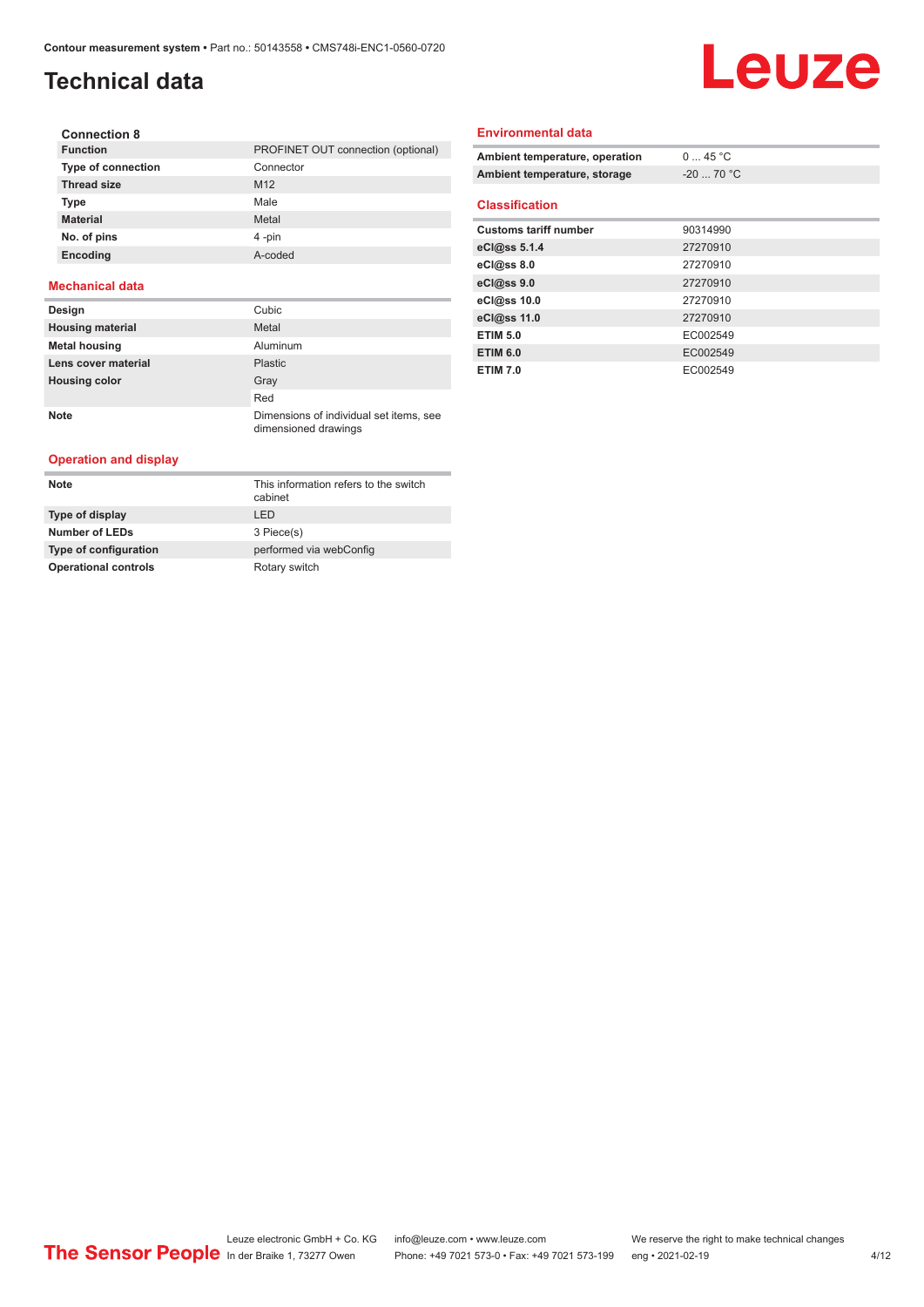<span id="page-4-0"></span>All dimensions in millimeters

Light curtain transmitter and receiver



Y 2.5 mm

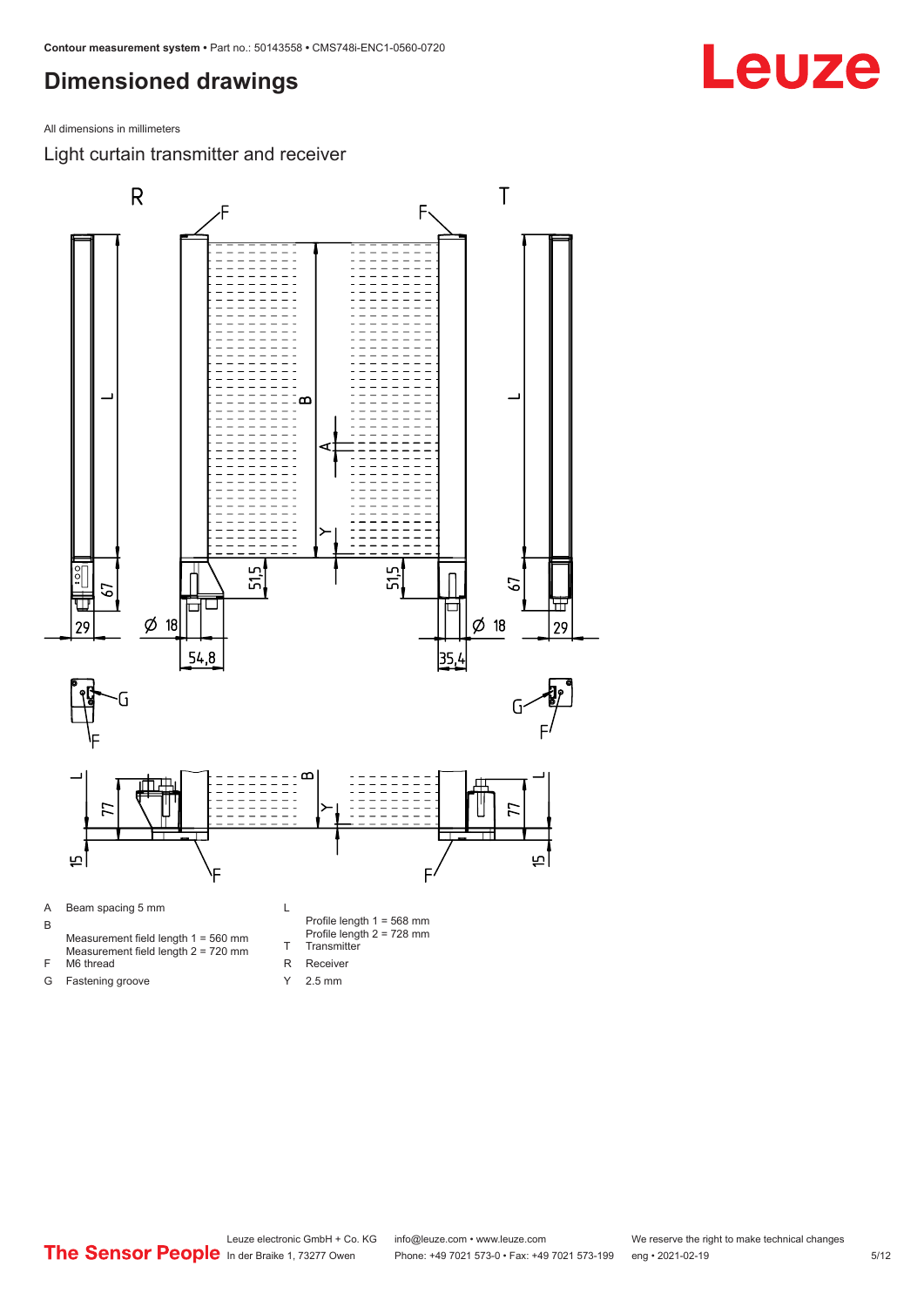# Leuze

### Switch cabinet





210



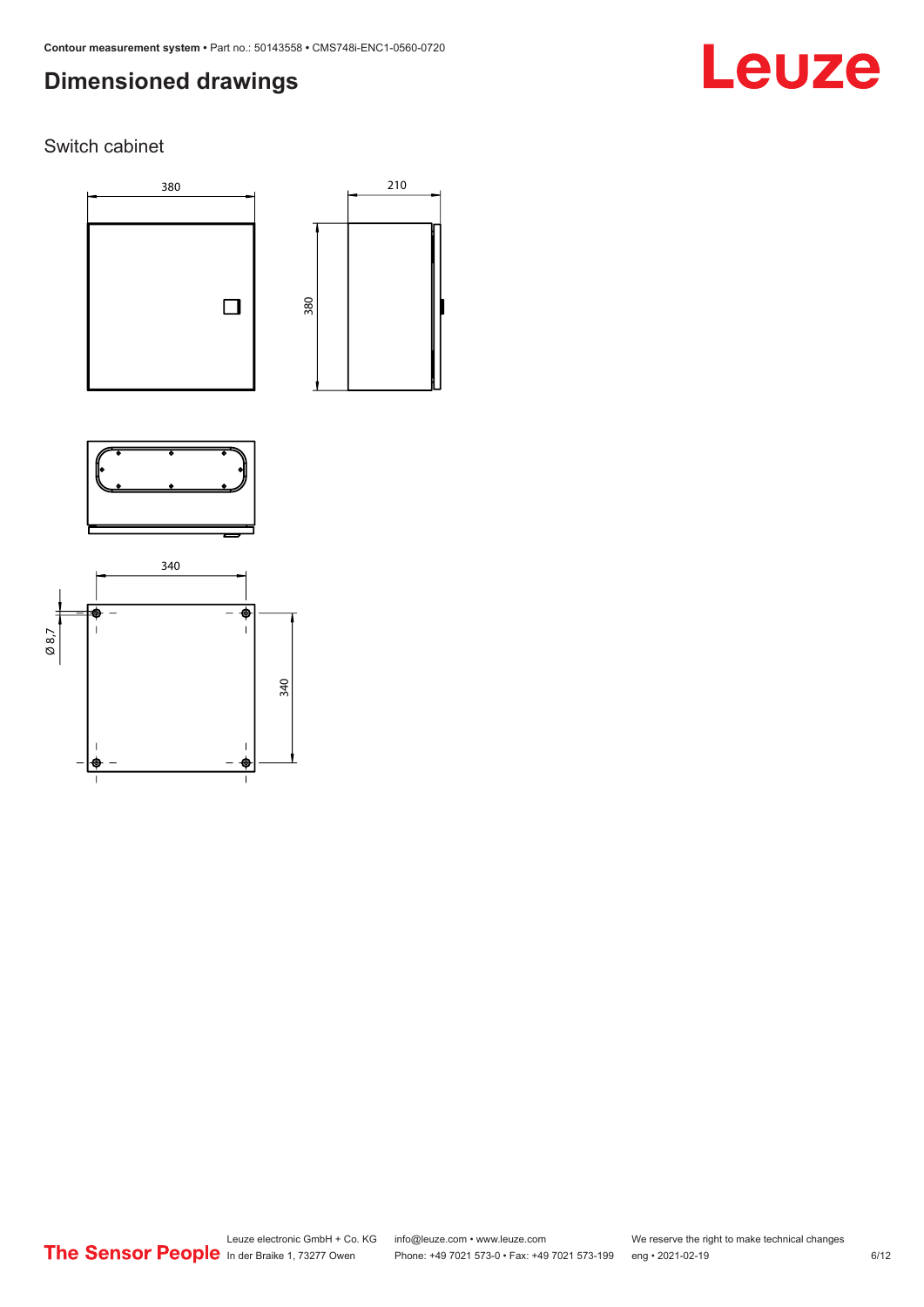# **Leuze**

Rotary encoders



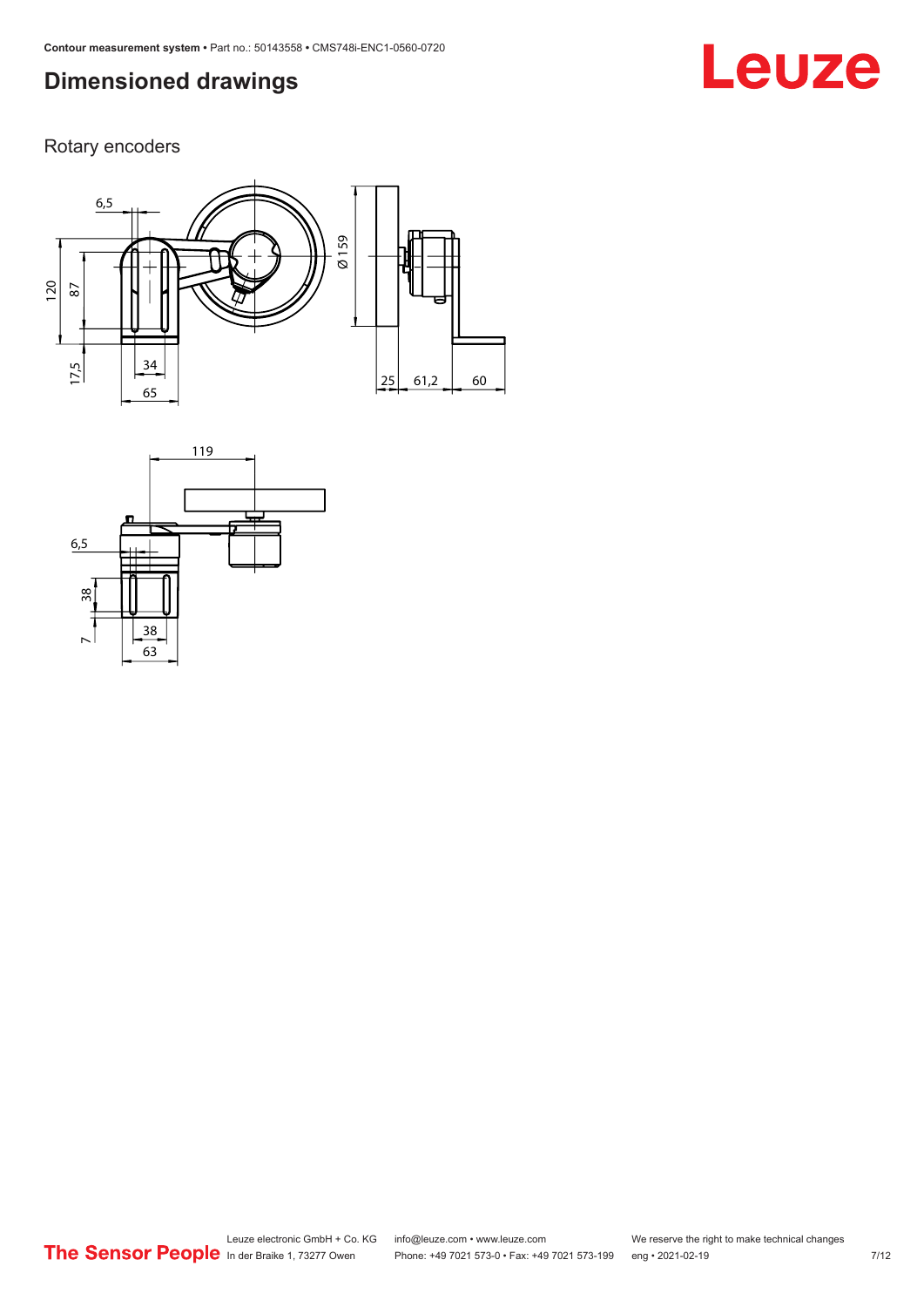<span id="page-7-0"></span>Mounting bracket







# **Electrical connection**

| <b>Connection 1</b> |                                          |
|---------------------|------------------------------------------|
| <b>Function</b>     | Earthing                                 |
| Type of connection  | Earthing strap                           |
| <b>Material</b>     | Metal                                    |
|                     |                                          |
| <b>Connection 2</b> | <b>XS1000</b>                            |
| <b>Function</b>     | Voltage supply                           |
| Type of connection  | Harting connector                        |
| <b>Material</b>     | Metal                                    |
|                     |                                          |
| <b>Connection 3</b> | <b>XS1301</b>                            |
| <b>Function</b>     | Width measuring light curtain connection |
| Type of connection  | Connector                                |
| <b>Thread size</b>  | M12                                      |
| <b>Type</b>         | Male                                     |
| <b>Material</b>     | Metal                                    |
| No. of pins         | 8-pin                                    |
| Encoding            | A-coded                                  |

# **Leuze**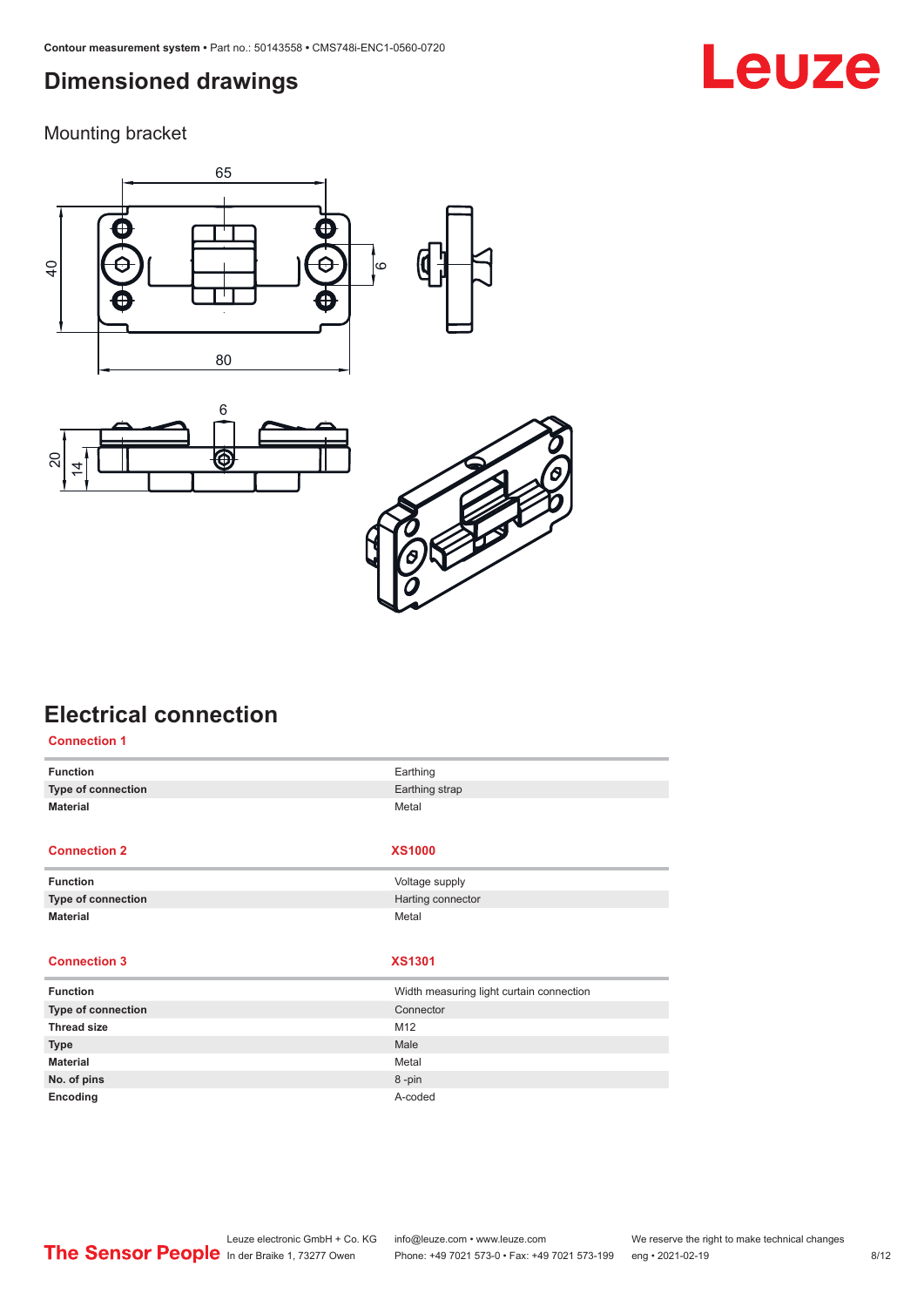# **Electrical connection**

### **Pin Pin assignment** V+ IO1 GND IO-Link IO2 IO3 IO4 GND

#### **Connection 4 XS1302**

| <b>Function</b>    | Height measuring light curtain connection |
|--------------------|-------------------------------------------|
| Type of connection | Connector                                 |
| <b>Thread size</b> | M <sub>12</sub>                           |
| <b>Type</b>        | Male                                      |
| <b>Material</b>    | Metal                                     |
| No. of pins        | 8-pin                                     |
| Encoding           | A-coded                                   |

#### **Pin Pin assignment**

| 1              | $V +$           |
|----------------|-----------------|
| $\overline{2}$ | IO <sub>1</sub> |
| 3              | GND             |
| $\overline{4}$ | IO-Link         |
| 5              | IO <sub>2</sub> |
| 6              | IO <sub>3</sub> |
| 7              | IO4             |
| 8              | <b>GND</b>      |
|                |                 |



**Connection 5 XS1400**

| <b>Function</b>           | Rotary encoder connection (not in combination with<br>length measuring light curtain) |
|---------------------------|---------------------------------------------------------------------------------------|
| <b>Type of connection</b> | Connector                                                                             |
| <b>Thread size</b>        | M <sub>12</sub>                                                                       |
| Type                      | Male                                                                                  |
| Material                  | Metal                                                                                 |
| No. of pins               | 8-pin                                                                                 |
| Encoding                  | A-coded                                                                               |

### **Pin Pin assignment**

|                | U-     |
|----------------|--------|
| $\overline{2}$ | $U +$  |
| 3              | A      |
| $\overline{4}$ | B      |
| 5              | N      |
| 6              | A inv. |
| 7              | B inv. |
| 8              | N inv. |
| 9              | Shield |
|                |        |





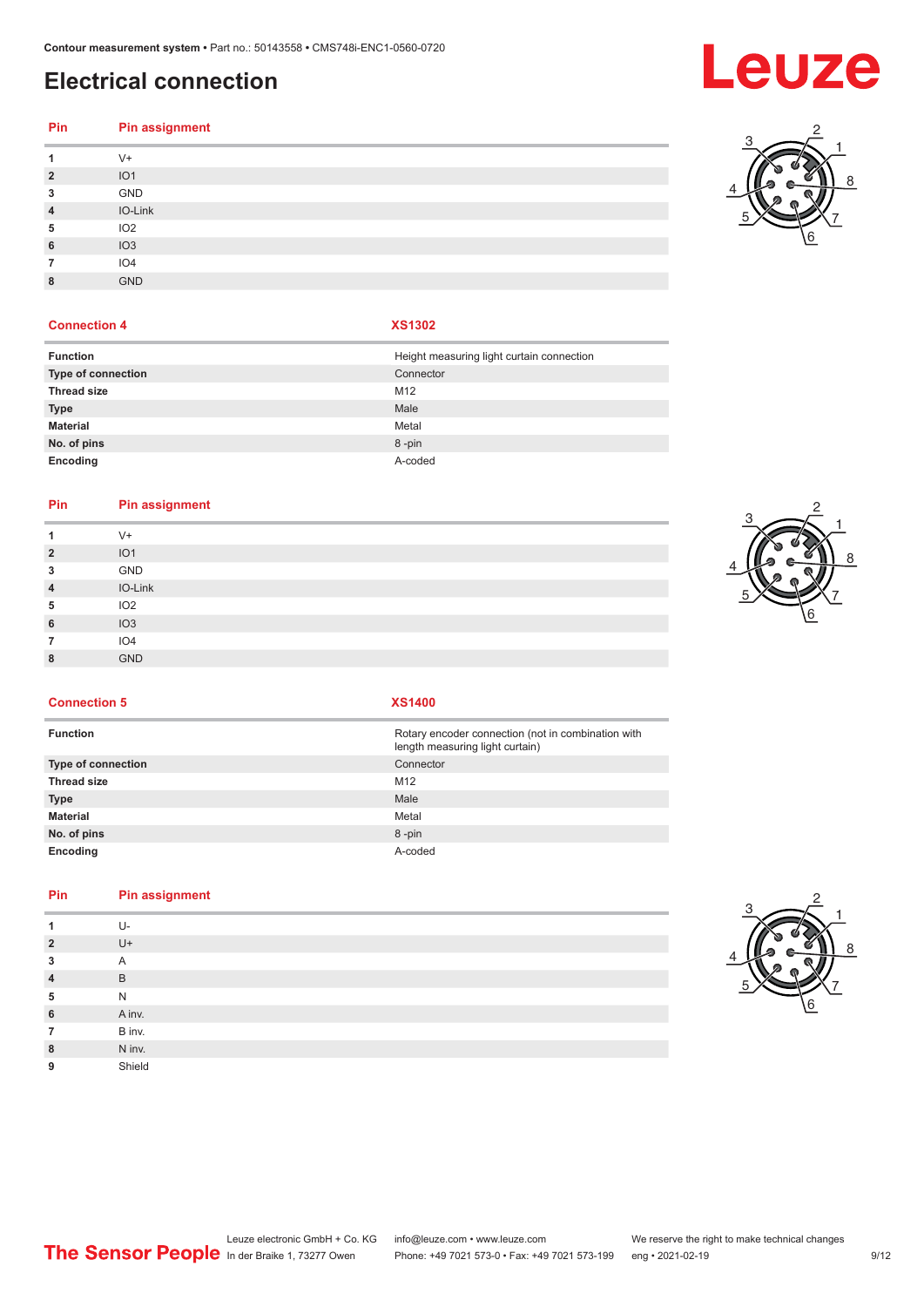# **Electrical connection**

#### **Connection 6 XETH1**

| <b>Function</b>    | External Ethernet TCP/IP connection |
|--------------------|-------------------------------------|
| Type of connection | Connector                           |
| <b>Thread size</b> | M12                                 |
| <b>Type</b>        | Male                                |
| Material           | Metal                               |
| No. of pins        | $4 - pin$                           |
| Encoding           | A-coded                             |

### **Pin Pin assignment**

| $\blacktriangleleft$ | $TD+$ |
|----------------------|-------|
| $\overline{2}$       | $RD+$ |
| $\mathbf{3}$         | TD-   |
| $\overline{4}$       | RD-   |



2

#### **Connection 7 XS1100**

| PROFINET IN connection (optional) |
|-----------------------------------|
| Connector                         |
| M <sub>12</sub>                   |
| Male                              |
| Metal                             |
| 4-pin                             |
| A-coded                           |
|                                   |

#### **Pin Pin assignment**

| $\overline{\mathbf{A}}$ | $TD+$ |
|-------------------------|-------|
| $\overline{2}$          | RD+   |
| 3                       | TD-   |
| $\overline{4}$          | RD-   |

#### **Connection 8 XS1101**

| <b>Function</b>           | PROFINET OUT connection (optional) |
|---------------------------|------------------------------------|
| <b>Type of connection</b> | Connector                          |
| <b>Thread size</b>        | M12                                |
| <b>Type</b>               | Male                               |
| <b>Material</b>           | Metal                              |
| No. of pins               | $4$ -pin                           |
| Encoding                  | A-coded                            |

### **Pin Pin assignment**

| -1             | TD+   |
|----------------|-------|
| $\overline{2}$ | $RD+$ |
| $\mathbf{3}$   | TD-   |
| $\overline{4}$ | RD-   |





Leuze electronic GmbH + Co. KG info@leuze.com • www.leuze.com We reserve the right to make technical changes<br>
The Sensor People in der Braike 1, 73277 Owen Phone: +49 7021 573-0 • Fax: +49 7021 573-199 eng • 2021-02-19 Phone: +49 7021 573-0 • Fax: +49 7021 573-199 eng • 2021-02-19 10/12

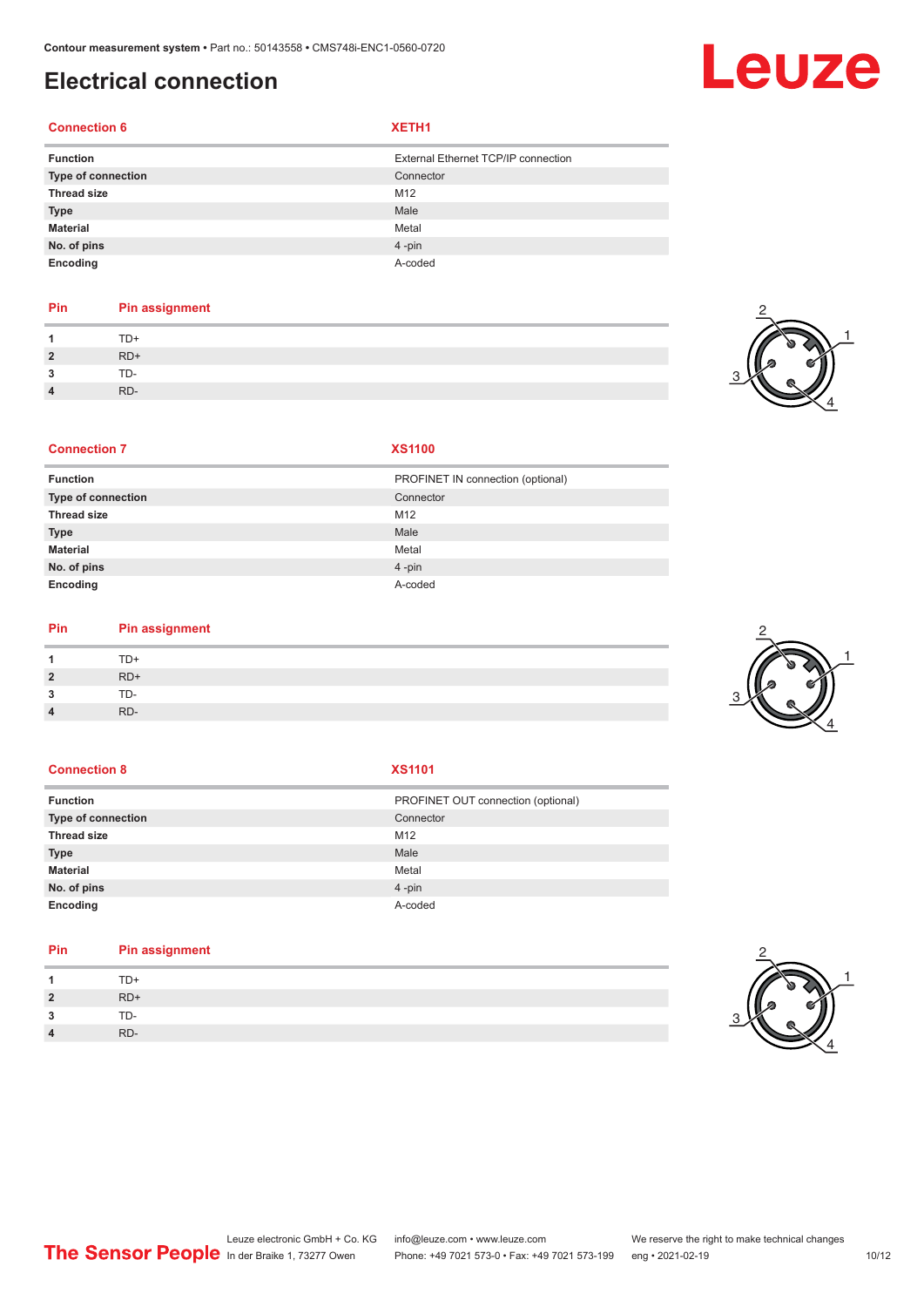## <span id="page-10-0"></span>**Diagrams**



x Total measuring length from width and height measuring light curtain [mm]

y Max. conveyor speed [m/s]

### **Notes**



### **Accessories**

## Connection technology - Interconnection cables

|   |           | Part no. | <b>Designation</b>                     | <b>Article</b>        | <b>Description</b>                                                                                                                                                                         |
|---|-----------|----------|----------------------------------------|-----------------------|--------------------------------------------------------------------------------------------------------------------------------------------------------------------------------------------|
| ▩ | Т.,<br>甘量 | 50135082 | <b>KSS ET-M12-4A-</b><br>RJ45-A-P7-100 | Interconnection cable | Suitable for interface: Ethernet<br>Connection 1: Connector, M12, Axial, Male, D-coded, 4-pin<br>Connection 2: RJ45<br>Shielded: Yes<br>Cable length: 10,000 mm<br>Sheathing material: PUR |

Leuze